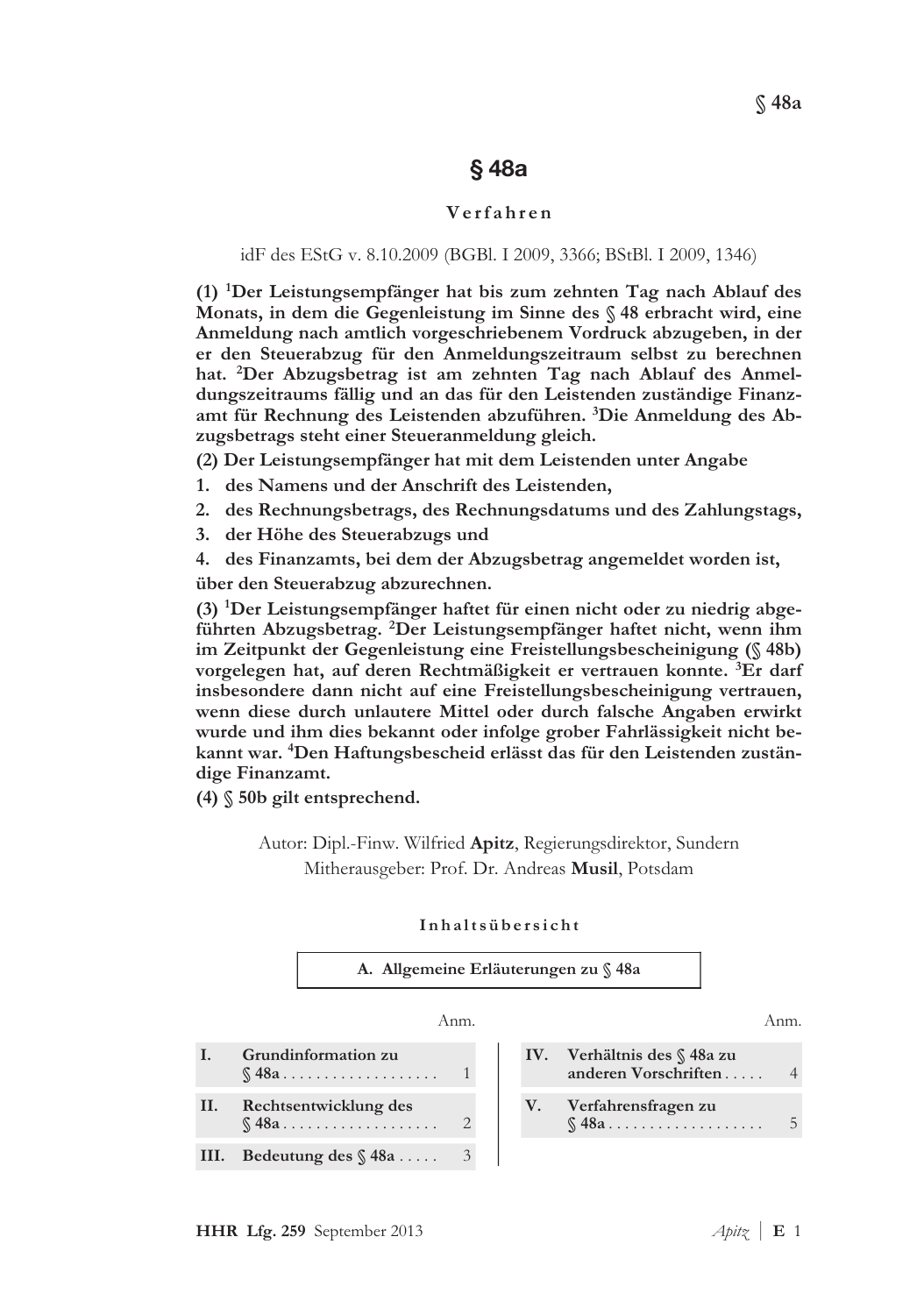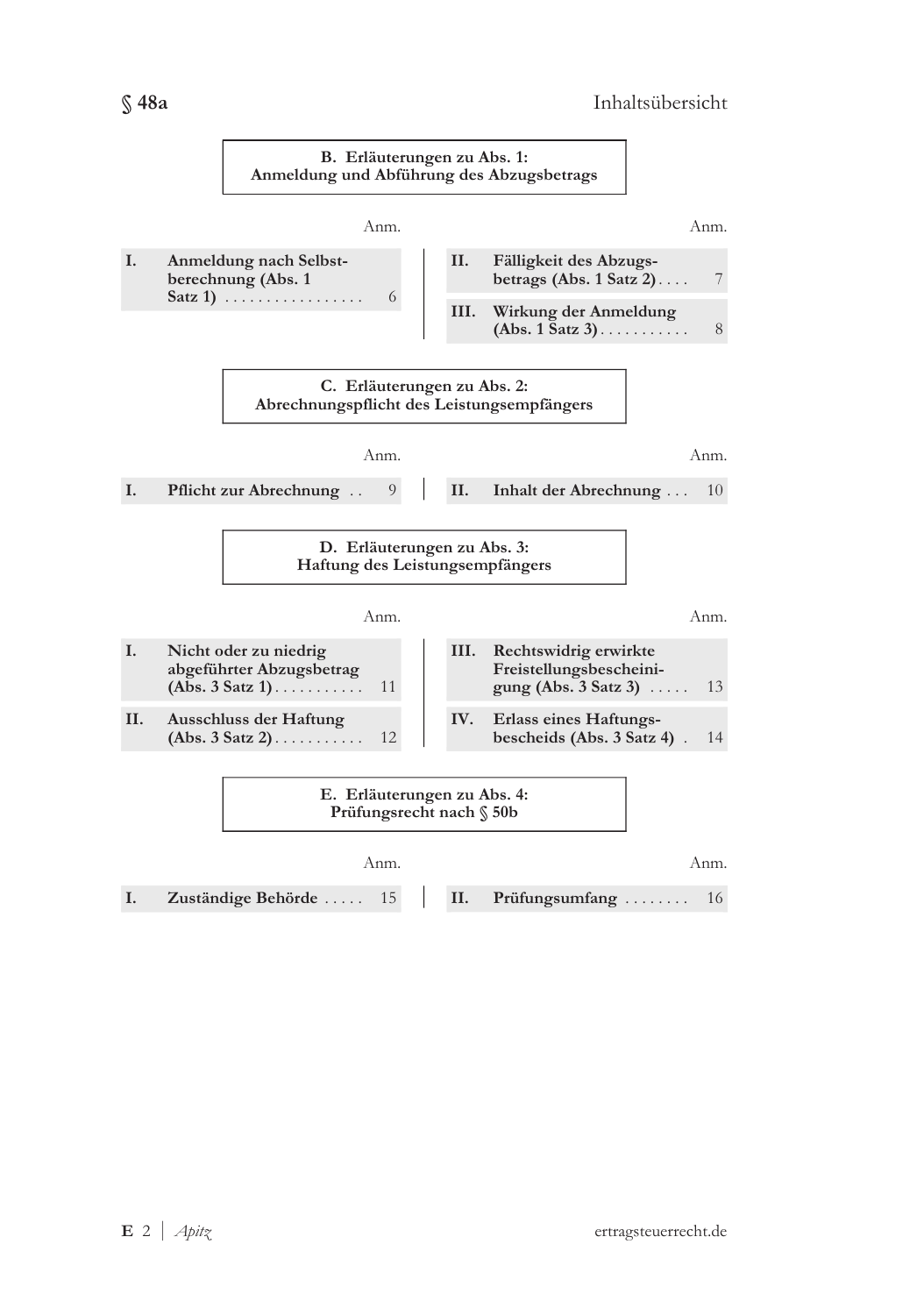# A. Allgemeine Erläuterungen zu § 48a

Schrifttum: SEIFERT, Die Abzugsbesteuerung bei Bauleistungen im Überblick, Inf. 2001, 577.

Siehe auch Schrifttum zu § 48.

# I. Grundinformation zu § 48a

 $\mathbf{1}$ 

 $\overline{2}$ 

3

Die Vorschrift regelt das Verfahren zur Anmeldung und Abführung des StAbzugs, eine Abrechnungspflicht des Leistungsempfängers, eine Haftung des Leistungsempfängers für nicht oder zu niedrig abgeführte Abzugsbeträge sowie ein besonderes Prüfungsrecht der FinVerw.

Der Leistungsempfänger ist verpflichtet, bis zum 10. Tag nach Ablauf des Monats, in dem die Gegenleistung iSd. § 48 Abs. 3 erbracht wird, eine Anmeldung nach amtlich vorgeschriebenen Vordruck abzugeben. Die Höhe des StAbzugs hat der Leistungsempfänger dabei selbst zu ermitteln. Der Abzugsbetrag ist am 10. Tag nach Ablauf des Anmeldungszeitraums fällig und an das für den Leistenden zuständige FA für Rechnung des Leistenden abzuführen. Dabei steht die Anmeldung des Abzugsbetrags einer StAnmeldung gleich.

Ein Leistungsempfänger haftet sowohl bei positiver Kenntnis der rechtswidrigen Erlangung einer Freistellungsbescheinigung als auch dann, wenn er infolge grober Fahrlässigkeit nicht erkannte, dass eine ihm vorgelegte Freistellungsbescheinigung rechtswidrig erlangt wurde. Einen Haftungsbescheid erlässt das für den Leistenden zuständige FA.

Den Finanzbehörden steht für die Anmeldung und Abführung des StAbzugs in sinngemäßer Anwendung des § 50b ein besonders Prüfungsrecht zu.

# II. Rechtsentwicklung des § 48a

Vorläuferregelungen: Siehe § 48 Anm. 2.

Gesetz zur Eindämmung der illegalen Betätigung im Baugewerbe v. 30.8. 2001 (BGBl. I 2001, 2267; BStBl. I 2001, 602): § 48a (Verfahren beim StAbzug bei Bauleistungen) wird erstmals eingeführt. Nach § 52 Abs. 56 ist § 48 idF des Geetzes. v. 30.8.2001 erstmals auf Gegenleistungen anzuwenden, die nach dem 31.12.2001 erbracht werden. Da ein StAbzug iSd. § 48 aufgrund der Regelung des § 52 Abs. 56 erst seit 1.1.2002 in Betracht kommt, kann de facto auch frühestens seit dem Kj. 2002 die Abgabe einer Anmeldung nach Abs. 1 in Betracht kommen.

**Neufassung des EStG v. 8.10.2009** (BGBl. I 2009, 3366; BStBl. I 2009, 1346): Aufgrund des § 51 Abs. 4 Nr. 2 idF der Bek. v. 19.10.2002 (BGBl. I 2002, 4210; BStBl. I 2003, 179) wird der Wortlaut des EStG in der seit dem 1.9.2009 geltenden Fassung neu bekannt gemacht.

# III. Bedeutung des § 48a

Die Vorschrift regelt das Verfahren zur Anmeldung und Abführung des StAbzugs durch den Leistungsempfänger in Anlehnung an die Anmeldung und Abführung der LSt. Der Abzugsbetrag ist am 10. Tag nach Ablauf des Anmel-

HHR Lfg. 259 September 2013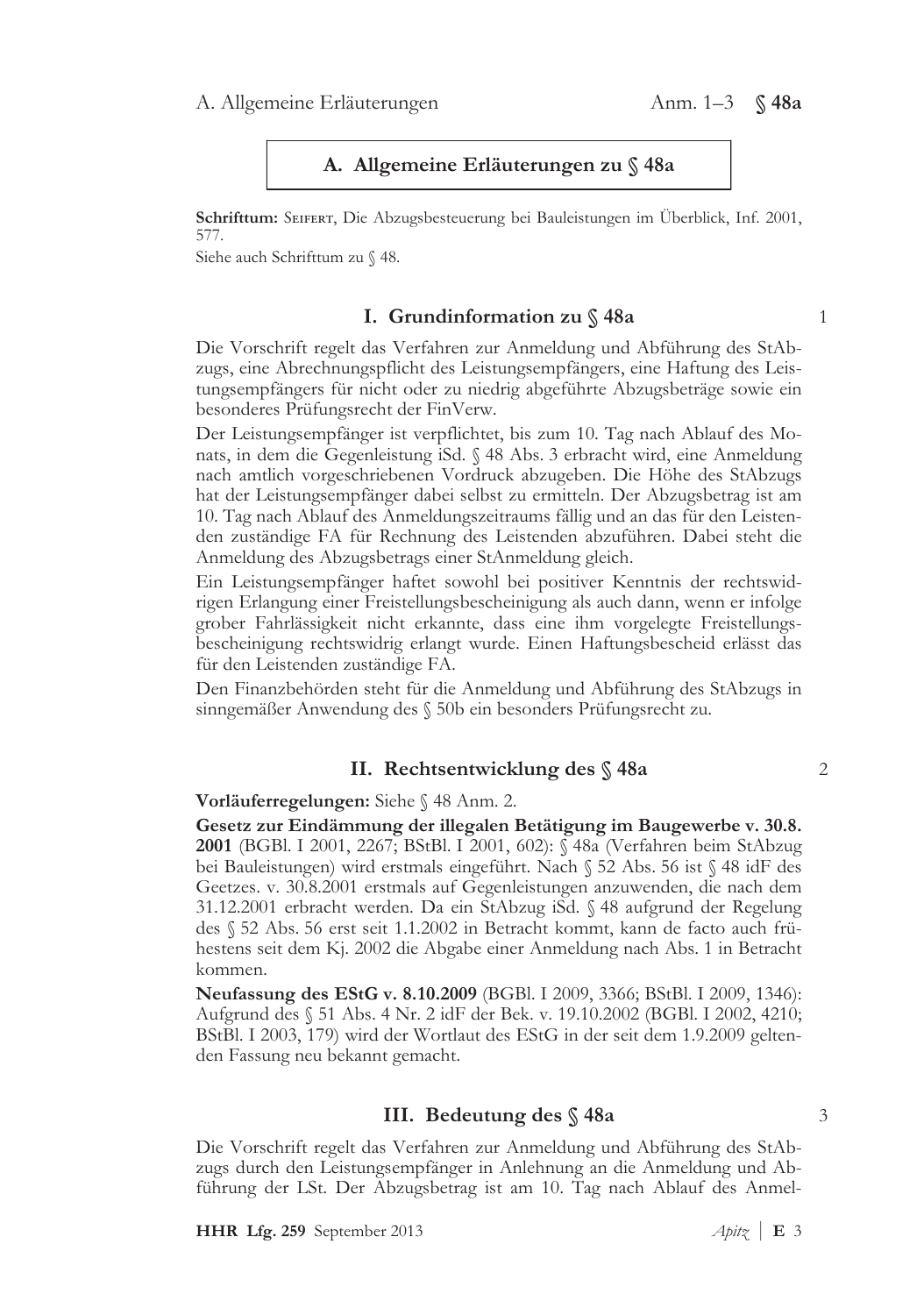dungszeitraums fällig (Abs. 1). Ein späterer Termin ist weder aus verfahrenstechnischen Gründen notwendig noch ließe er sich im Hinblick darauf, dass der Leistungsempfänger den Abzugsbetrag von der Gegenleistung einbehält und auf Rechnung des Leistenden abzuführen hat, also wie beim LStAbzug Fremdmittel zur Verfügung hat, rechtfertigen. Der StAbzug ist vom Leistungsempfänger selbst zu berechnen und wird an der Quelle bei Zahlung der Gegenleistung aus den zu zahlenden Mitteln einbehalten. Zwangsläufig erhält die Anmeldung des Abzugsbetrags den Charakter einer StAnmeldung mit allen Konsequenzen des Verfahrensrechts.

Dem Leistungsempfänger wird eine Pflicht zur detaillierten Abrechnung mit dem Leistenden auferlegt (Abs. 2). Die sehr formalistisch wirkende Abrechnung erleichtert letztlich dem Leistenden, in Zweifelsfällen die Anrechnung und Erstattung nach § 48c erfolgreich zu betreiben.

Zur Vermeidung von Missbräuchen enthält Abs. 3 einen Haftungstatbestand, der Wirkung entfaltet, soweit der Leistungsempfänger gegen seine Verpflichtung zur zutreffenden Abführung des Abzugsbetrags auf Bauleistungen verstößt. Da durch Vorlage einer Freistellungsbescheinigung eine Anmeldung und Abführung entfällt, besteht das Risiko für den Fiskus, dass unrechtmäßige Freistellungsbescheinigungen verwandt werden. Zum Schutz des Leistungsempfängers, der letztlich das Risiko der Haftung trägt, besteht ein Gutglaubensschutz. Der gutgläubige Leistungsempfänger soll erst dann haften, wenn er infolge grober Fahrlässigkeit nicht erkennen konnte, dass die Freistellungsbescheinigung rechtswidrig erlangt wurde (Abs. 3).

Im Zusammenhang mit der Pflicht des Leistungsempfängers, den StAbzug selbst zu berechnen und anzumelden, steht das Prüfungsrecht der Finanzbehörden in sinngemäßer Anwendung des § 50b. Sachlich ist die Prüfungskompetenz eingeschränkt auf die Überprüfung der tatsächlichen und rechtlichen Verhältnisse der am Verfahren (StAbzug auf Bauleistungen) Beteiligten und erstreckt sich ua. auf die zutreffende Berechnung des StAbzugs, die Anmeldung, Abführung und Abrechnung nach Abs. 2 sowie die Nichtvornahme eines StAbzugs. Der Verweis auf § 50b stellt sicher, dass aufgrund des StAbzugsverfahrens mit der Möglichkeit der Anrechnung bzw. Erstattung (§ 48c) keine ungerechtfertigten Steuervorteile erschlichen und die notwendigen Voraussetzungen für einen StAbzug auf Bauleistungen tatsächlich erfüllt werden.

Ob von der Möglichkeit des § 50b flächendeckend Gebrauch gemacht wird, ist zweifelhaft. Es kommt der Vorschrift und dem Verweis des Abs. 4 daher mehr prophylaktische Bedeutung bei. Der Kreis der am Verfahren Beteiligten soll durch die Möglichkeit der Prüfung und das damit verbundene Risiko einer Haftung und Nachforderung zur Steuerehrlichkeit angehalten werden.

 $\overline{4}$ 

# IV. Verhältnis des § 48a zu anderen Vorschriften

Verhältnis zu § 41a: Der ArbG hat spätestens am 10. Tag nach Ablauf eines jeden LStAnmeldungszeitraums dem FA, in dessen Bezirk sich die Betriebsstätte befindet, eine StErklärung einzureichen, in der er die Summe der im LStAnmeldungszeitraum einbehaltenen und zu übernehmenden LSt angibt. Bis zu diesem Zeitpunkt hat der ArbG ebenfalls die im LStAnmeldungszeitraum insgesamt einbehaltene und übernommene LSt an das BetriebsstättenFA abzuführen. § 41a enthält eine ähnliche Einbehaltungs- und Abführungspflicht wie § 48a. Soweit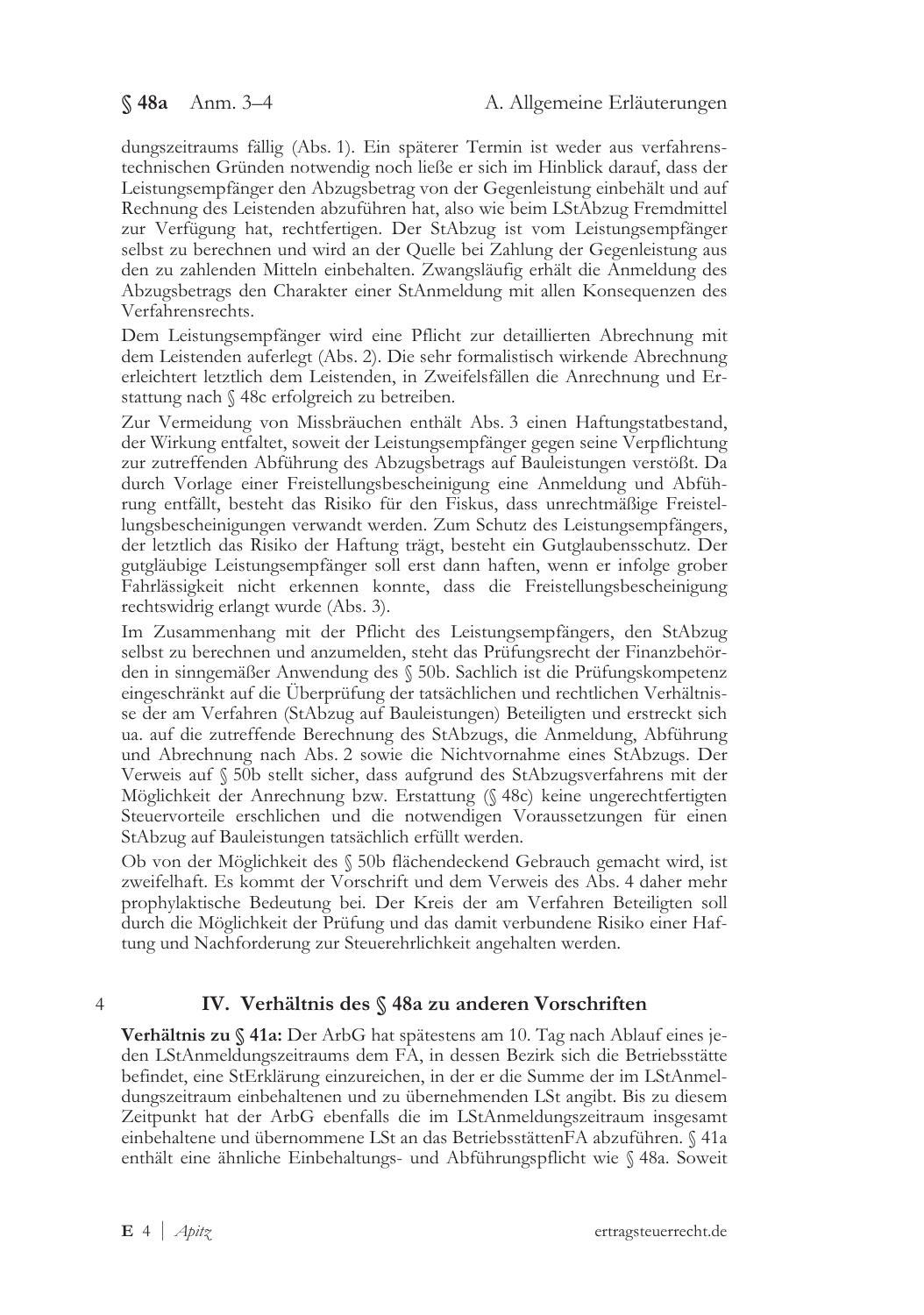# V. Verfahrensfragen Anm. 4–5  $\%$  48a

der Wortlaut des § 48a nicht eindeutig ist, können die Grundsätze des § 41a sinngemäß angewandt werden.

Verhältnis zu § 48: § 48 enthält den materiellen Tatbestand für den StAbzug bei Bauleistungen. Er wird von § 48a um Verfahrensregelungen für den Abzug und um einen Haftungstatbestand ergänzt.

Verhältnis zu § 48b: § 48b enthält Verfahrensvorschriften für die Freistellungsbescheinigung, bei deren Vorlage die Verpflichtung zum StAbzug entfällt.

Verhältnis zu §48c: Die Abzugsteuer ist als VorausZ auf LSt bzw. ESt oder KSt ausgestaltet. § 48c regelt die Anrechnung oder ggf. Erstattung an den Leistenden.

Verhältnis zu § 48d: Der StAbzug ist ungeachtet etwaiger DBA-Regelungen vorzunehmen.

**Verhältnis zu § 50b:** Nach dieser Regelung besteht für die FinVerw. ein gesondertes Prüfungsrecht für die ordnungsgemäße Durchführung eines StAbzugsverfahrens. Durch den Verweis in § 48a Abs. 4 gilt § 50b auch für den StAbzug bei Bauleistungen.

Verhältnis zu EU-Vorschriften: Siehe § 48 Anm. 8 aE.

# V. Verfahrensfragen zu § 48a

Zuständigkeit: Abweichend von SS 19, 20 AO ist für die Besteuerung von Unternehmen, die Bauleistungen iSd. § 48 Abs. 1 Satz 2 erbringen, das FA zuständig, das für die Besteuerung der entsprechenden Umsätze nach § 21 Abs. 1 AO zuständig ist, wenn der Unternehmer seinen Wohnsitz oder das Unternehmen seine Geschäftsleitung oder seinen Sitz außerhalb des Geltungsbereichs der AO hat (§ 20a AO). Es gibt damit nur ein zuständiges FA. Für inländ. Unternehmen bzw. Unternehmer ist das Betriebs- bzw. WohnsitzFA zuständig. Die benötigten Adressen der zuständigen FÅ bzw. Kontonummern können regelmäßig beim Leistenden erfragt oder im Internet unter www.finanzamt. de ermittelt werden.

Die Vorschriften der AO für die Steueranmeldung (§ 168 iVm. § 164 AO) gelten auch für die Anmeldung der Bauabzugssteuer, denn § 48a Abs. 1 Satz 3 stellt diese Anmeldung einer StAnmeldung gleich. Da die StAnmeldung ihrerseits wie eine StFestsetzung unter dem Vorbehalt der Nachprüfung zu behandeln ist, finden sämtliche Vorschriften der AO für StBescheide Anwendung, soweit nicht Besonderheiten für StAnmeldungen gelten.

Haftungsbescheid: Die materiell-rechtl. Voraussetzungen für den Erlass eines Haftungs- oder Duldungsbescheids ergeben sich aus §§ 69-77 AO, den Einzelsteuergesetzen oder den zivilrechtl. Vorschriften (zB §§ 25, 128 HGB; §§ 419, 421, 427 BGB). Lex specialis ist hier § 48a Abs. 3 Satz 1. Der Haftungstatbestand des § 48a Abs. 3 Satz 1 darf durch einen auf der Rechtsgrundlage des  $\%$  48a Abs. 3 Satz 1 iVm.  $\%$  191 Abs. 1 AO gestützten Haftungsbescheid geltend gemacht werden. Die Vorschrift des § 48a Abs. 3 ist als Verweisung auf die Vorschrift des  $\S$  191 AO zu verstehen (FG Münster v. 12.7.2012 – 13 K 2592/08, EFG 2012, 1938, rkr.).

Frist für die Anmeldung: Die Anmeldung des Abzugsbetrags ist bis zum 10. Tag nach Ablauf des Monats, in dem die Gegenleistung iSd. § 48 erbracht wird, abzugeben (Abs. 1 Satz 1). Es handelt sich hier um eine gesetzliche Frist, die nicht verlängerbar ist. Wird die Frist versäumt, kann ein Verspätungszuschlag festgesetzt werden, der 10 % der festgesetzten Steuer nicht übersteigen und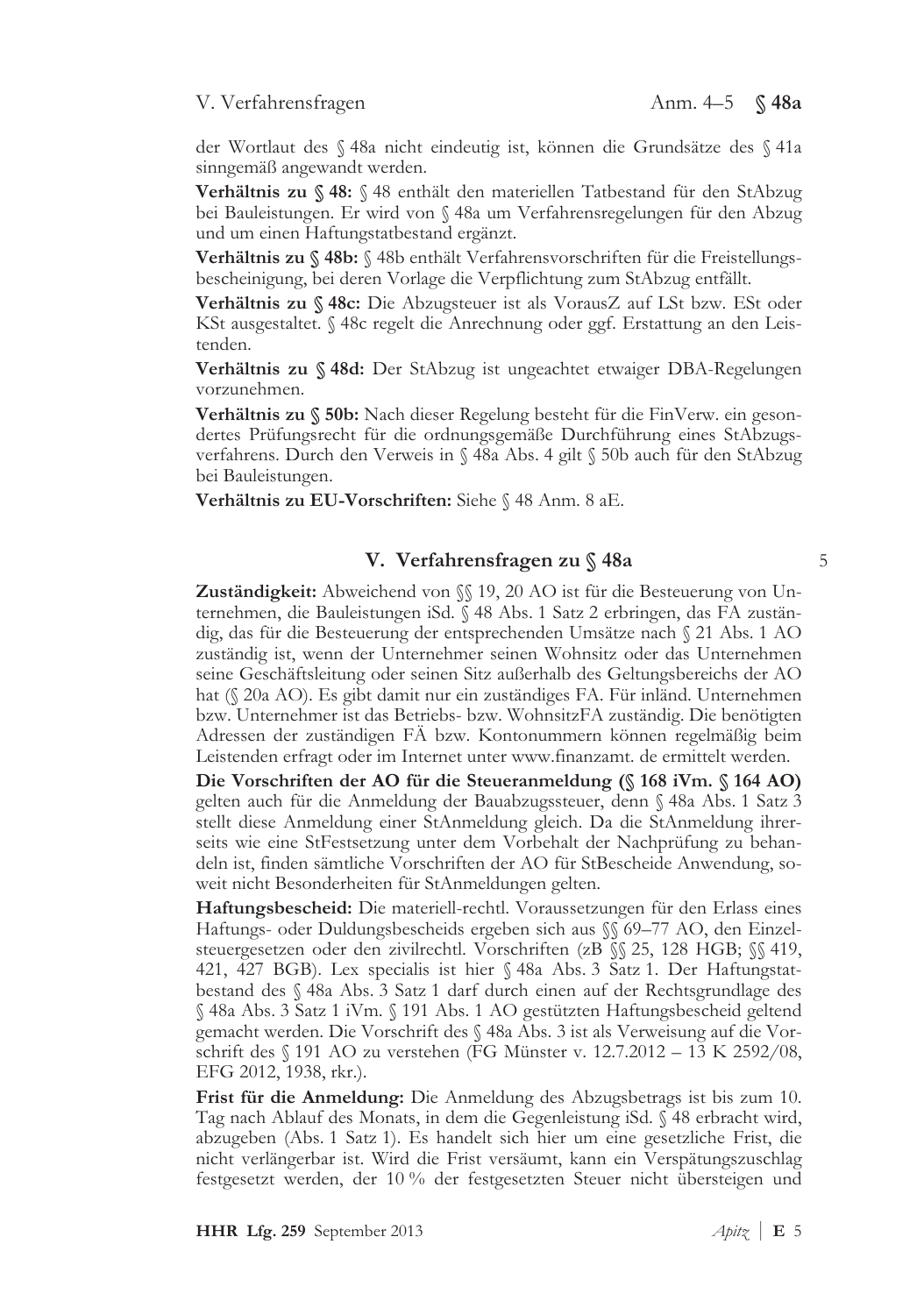#### § 48a Anm. 5–6 B. Abs. 1: Anmeldung und Abführung Abzugsbetrag

höchstens 25000 € betragen darf (§ 152 AO). Ein Verspätungszuschlag iHv. mehr als 5000 € ist nur festzusetzen, wenn mit einem Verspätungszuschlag iHv. bis zu 5000  $\epsilon$  ein durch die verspätete Abgabe der StErklärung (StAnmeldung) entstandener Zinsvorteil nicht ausreichend abgeschöpft werden kann (AEAO zu § 152 Nr. 6).

Säumniszuschlag: Gibt der Stpfl. seine Anmeldung zum StAbzug bei Bauleistungen erst nach Ablauf des Fälligkeitstages ab, so sind Säumniszuschläge bei verspätet geleisteter Zahlung nicht vom Ablauf des im Einzelsteuergesetz bestimmten Fälligkeitstages an, sondern erst von dem auf den Tag des Eingangs der Anmeldung folgenden Tag an zu berechnen. Entsprechendes gilt für den Mehrbetrag, der sich ergibt, wenn der Stpfl. seine Anmeldung nachträglich berichtigt und sich dadurch die Steuer erhöht.

Zwangsmittel: Die Anmeldung des StAbzugs auf Bauleistungen kann als Verwaltungsakt, der auf Vornahme einer Handlung gerichtet ist, mit Zwangsmitteln (Zwangsgeld, Ersatzhaft, unmittelbarer Zwang) durchgesetzt werden (§ 328 Abs. 1 AO).

Rechtsbehelf: Die Anmeldung des StAbzugs auf Bauleistungen steht einer StAnmeldung gleich. Es handelt sich um einen Verwaltungsakt, der mit dem Einspruch (§ 347 AO) angefochten werden kann. Der Einspruch ist auch gegeben, wenn die StAnmeldung aufgehoben, geändert, zurückgenommen oder widerrufen oder ein Antrag auf Erl. des Verwaltungsakts abgelehnt wird. Beantragt der Stpfl. bei einer Anmeldung die Aufhebung des Vorbehalts der Nachprüfung (§ 164 AO), ist gegen den ablehnenden Bescheid der Einspruch gegeben. Wird der Vorbehalt nach § 164 AO aufgehoben, kann der Stpfl. gegen die dann als StFestsetzung ohne Vorbehalt der Nachprüfung wirkende StFestsetzung uneingeschränkt Einspruch einlegen.

# B. Erläuterungen zu Abs. 1: Anmeldung und Abführung des Abzugsbetrags

6

# I. Anmeldung nach Selbstberechnung (Abs. 1 Satz 1)

Der Leistungsempfänger ist verpflichtet, bis zum 10. Tag nach Ablauf des Monats, in dem die Gegenleistung iSd. § 48 Abs. 3 erbracht wird, eine Anmeldung nach amtlich vorgeschriebenen Vordruck abzugeben (Abs. 1 Satz 1). Die Höhe des StAbzugs hat der Leistungsempfänger dabei selbst zu ermitteln. Der Abzugsbetrag ist am 10. Tag nach Ablauf des Anmeldungszeitraums fällig und an das für den Leistenden zuständige FA für Rechnung des Leistenden abzuführen.

Pflicht zur Anmeldung: Der Leistungsempfänger "hat" den einbehaltenen StAbzug anzumelden. Es besteht eine gesetzliche Verpflichtung. Kommt der Leistungsempfänger seiner Verpflichtung nicht nach, kann das FA nach pflichtgemäßem Ermessen Zwangsmittel (§ 328 Abs. 1 AO) zur Durchsetzung der Verpflichtung einsetzen. Es muss für jeden Leistenden eine gesonderte Anmeldung abgegeben werden.

**Anmeldung bis zum 10. Tag:** Der Leistungsempfänger hat den einbehaltenen StAbzug auf Bauleistungen bis zum 10. Tag nach Ablauf des Monats, in dem die Gegenleistung erbracht wird (§ 48), nach amtlich vorgeschriebenem Vordruck abzugeben. Die Übermittlung einer Voranmeldung per Telefax ist wirksam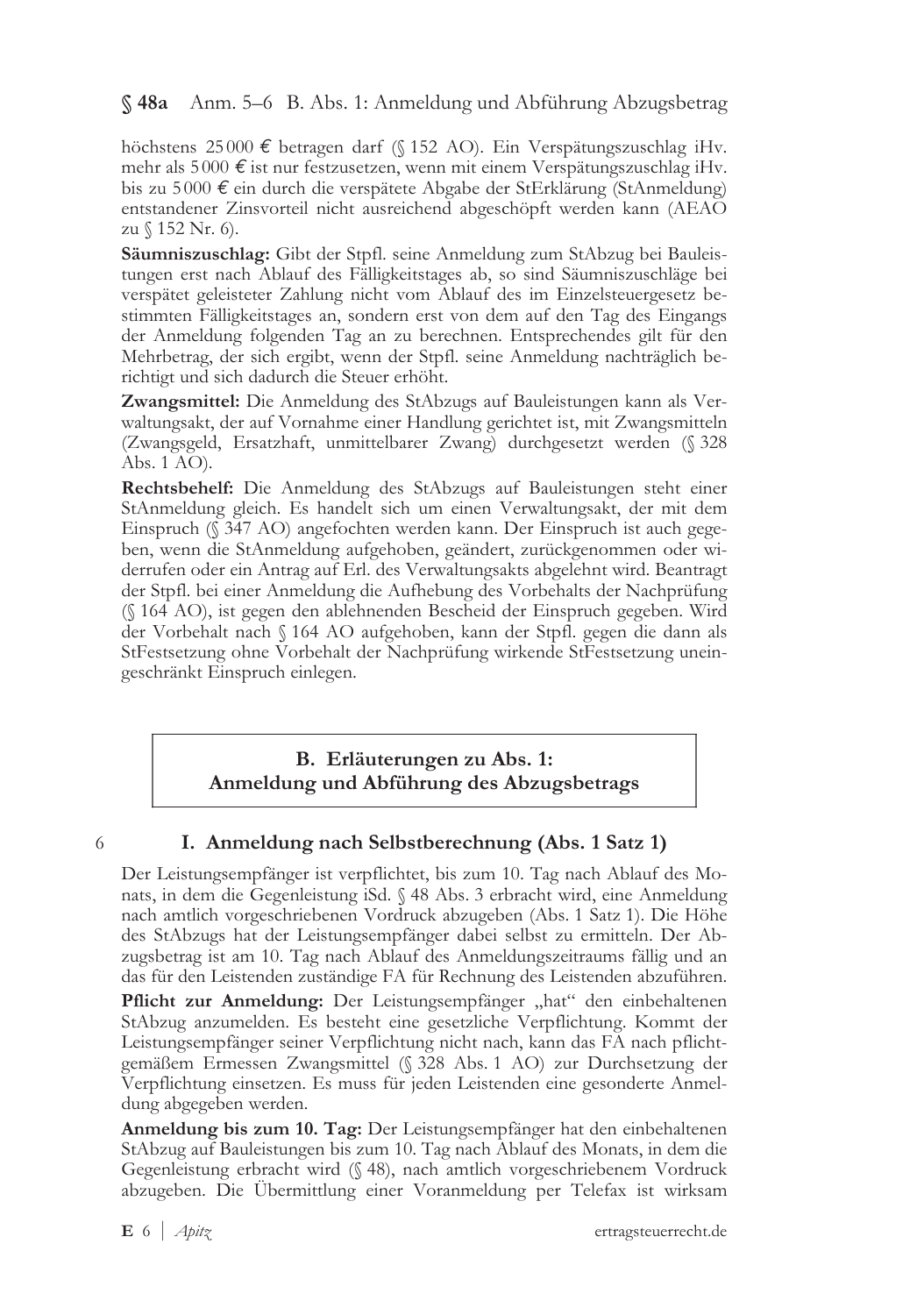II. Fälligkeit des Abzugsbetrags (Satz 2)

(BFH v. 4.7.2002 - V R 31/01, BStBl. II 2003, 45). Dies gilt auch für die Anmeldung der Bauabzugssteuer nach SS 48 ff. (OFD München v. 11.3.2003, AO-Kartei BY, § 150 AO Karte 1).

Versäumt der Leistungsempfänger diese gesetzliche Frist zur Anmeldung, kann das FA einen Verspätungszuschlag (§ 152 AO) festsetzen (s. Anm. 5).

Selbstberechnung: Der Leistungsempfänger hat den einzubehaltenden, anzumeldenden und abzuführenden StAbzug selbst zu berechnen.

Amtlich vorgeschriebener Vordruck: Der Leistungsempfänger hat die Anmeldung auf amtlich vorgeschriebenem Vordruck abzugeben (s. BMF v. 27.12. 1999, BStBl. I 1999, 1049).

Die Verwendung nichtamtlicher Vordrucke ist zulässig, wenn diese in der drucktechnischen Ausgestaltung (Layout), in der Papierqualität und in den Abmessungen den amtlichen Vordrucken entsprechen.

Geringfügige Veränderungen der Zeilen- und Schreibabstände sowie des Papierformats sind zugelassen; ein etwaiger Gründruck kann durch entsprechende Graustufen ersetzt werden. Der Vordruck kann über die einzelnen FÄ angefordert werden. Er steht auch unter der Internet-Adresse www.bundesfinanzministerium.de zum Download zur Verfügung.

Elektronische Abgabe: Ab VZ 2011 sind verschiedene StErklärungen und Anmeldungen verpflichtend nach amtlich vorgeschriebenem Datensatz durch Datenfernübertragung beim FA einzureichen, wenn Gewinneinkünfte nach § 2 Abs. 1 Satz 1 Nr. 1 bis 3 erzielt werden und es sich nicht um einen der Veranlagungsfälle gem. § 46 Abs. 2 Nr. 2 bis 8 handelt (vgl. ua. § 25 Abs. 4, § 60 Abs. 4 EStDV, § 14a GewStG, § 18 Abs. 3 UStG, § 31 Abs. 1a KStG). Eine solche Verpflichtung ist in § 48a nicht aufgenommen worden, so dass keine gesetzliche Verpflichtung zur elektronischen Übermittlung der Anmeldung zur Bauabzugssteuer besteht.

## II. Fälligkeit des Abzugsbetrags (Abs. 1 Satz 2)

Der StAbzugsbetrag ist nach Abs. 1 Satz 2 am 10. Tag nach Ablauf des Anmeldungszeitraums fällig und an das für den Leistenden zuständige FA abzuführen. Führt der Stpfl. den einbehaltenen StAbzug auf Bauleistungen erst nach Ablauf des Fälligkeitstages ab, so können Säumniszuschläge (§ 240 AO) entstehen. Eine Stundung des StAbzugsbetrags ist ausgeschlossen (§ 222 AO; BMF v. 27.12.2002, BStBl. I 2002, 1399 - Tz. 65).

Insolvenzverfahren: Die Eröffnung eines Insolvenzverfahrens über das Vermögen des – über keine Freistellungsbescheinigung verfügenden – Leistenden lässt die Verpflichtung des Leistungsempfängers zur Vornahme des StAbzugs nach § 48 nicht entfallen. Dies gilt ebenso für die Befugnis des FA, einen Haftungsbescheid nach § 48a Abs. 3 zu erlassen (FG München v. 24.9.2009 – 7 K 1238/08, EFG 2010, 147, rkr.).

Zuständiges Finanzamt: Siehe Anm. 5.

# III. Wirkung der Anmeldung (Abs. 1 Satz 3)

Die Anmeldung des Abzugsbetrags für Bauleistungen steht einer StAnmeldung gleich (Abs. 1 Satz 3).

7

8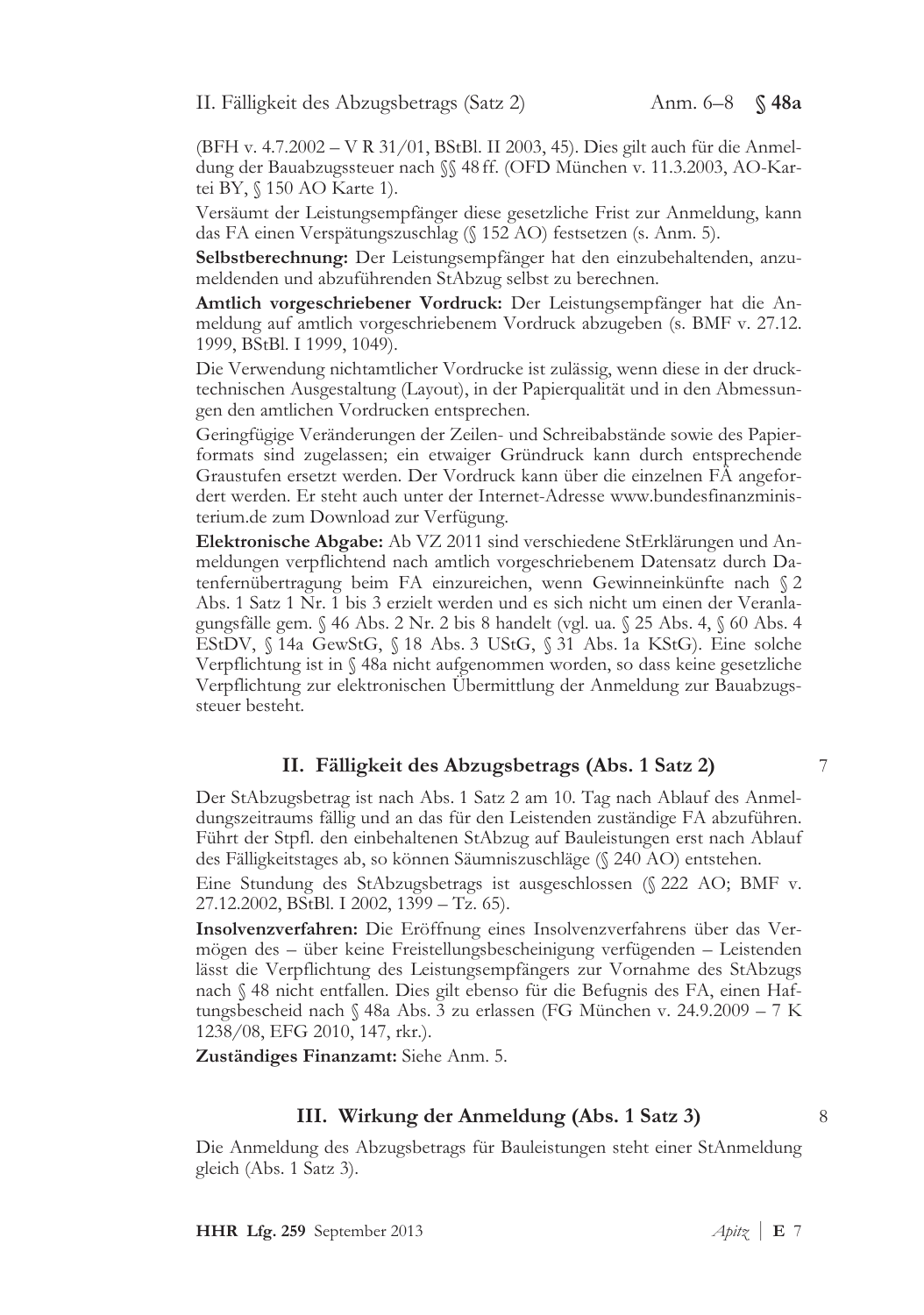§ 48a Anm. 8–10 C. Abs. 2: Abrechnungspflicht Leistungsempfänger

Vorbehalt der Nachprüfung: Eine StAnmeldung steht einer StFestsetzung unter Vorbehalt der Nachprüfung gleich (§ 168 Satz 1 AO). Führt eine StAnmeldung zu einer Herabsetzung der bisher zu entrichtenden Steuer, so steht die StFestsetzung nur unter Vorbehalt der Nachprüfung, wenn das FA zustimmt. Die Zustimmung bedarf keiner Form.

Eine StAnmeldung, die nicht zu einer Herabsetzung der bisher zu entrichtenden Steuer oder zu einer StVergütung führt, hat mit ihrem Eingang bei der FinBeh. die Wirkung einer StFestsetzung unter Vorbehalt der Nachprüfung. Wegen der daraus sich ergebenden Folgen vgl. § 164 AO.

Zustimmung der Finanzbehörde: Eine erstmalige StAnmeldung, die zu einer StVergütung führt (zB Anrechnung nach § 48c Abs. 1 Nr. 4 auf die von Leistenden iSd. §§ 48, 48a anzumeldenden und abzuführenden Abzugsbeträge), wirkt erst dann als StFestsetzung unter Vorbehalt der Nachprüfung, wenn dem Stpfl. die Zustimmung der FinBeh. bekannt wird (§ 168 Satz 2 AO; BFH v. 28.2.1996 – XI R 42/94, BStBl. II 1996, 660). Bis dahin ist sie als Antrag auf StFestsetzung (§ 155 Abs. 1 und 6 AO) anzusehen.

# C. Erläuterungen zu Abs. 2: Abrechnungspflicht des Leistungsempfängers

 $\overline{O}$ 

# I. Pflicht zur Abrechnung

Der Leistungsempfänger ist zur Abrechnung mit dem Leistenden verpflichtet (Abs. 2). Der Leistungsempfänger "hat" mit dem Leistenden abzurechnen. Es steht nicht im freien Ermessen der Vertragspartner, wer über die erbrachte Bauleistung abrechnet. Der eindeutige Gesetzeswortlaut weist die Verpflichtung dem Leistungsempfänger zu. Die Verpflichtung zum StAbzug entsteht in dem Zeitpunkt, in dem die Gegenleistung erbracht wird, dh. beim Leistungsempfänger abfließt (§ 11). Dies gilt auch in Fällen, in denen die Gegenleistung in Teilbeträgen (Vorschüssen, Abschlagszahlungen, Zahlung gestundeter Beträge) erbracht wird. Wird die Gegenleistung im Wege der Verrechnung erfüllt, gilt die rechtswirksame Aufrechnung als Zahlung. In diesem Zeitpunkt hat der Leistungsempfänger (= Auftraggeber und Schuldner der Gegenleistung) den StAbzug für Rechnung des Leistenden (Auftragnehmers) vorzunehmen (BMF v. 27.12.2002, BStBl. I 2002, 1399 – Tz. 64).

#### $10$

# II. Inhalt der Abrechnung

Die Abrechnung des Leistungsempfängers hat inhaltlich die in Abs. 2 bezeichneten gesetzlich vorgeschriebenen Bestandteile zu enthalten.

Inhalt: Die Abrechnung über die erbrachte Bauleistung hat folgende "Muss"-Bestandteile zu enthalten:

- Name und Anschrift des Leistenden,
- Rechnungsbetrag, Rechnungsdatum und Zahlungstag,
- Höhe des StAbzugs und
- das FA, bei dem der Abzugsbetrag angemeldet worden ist.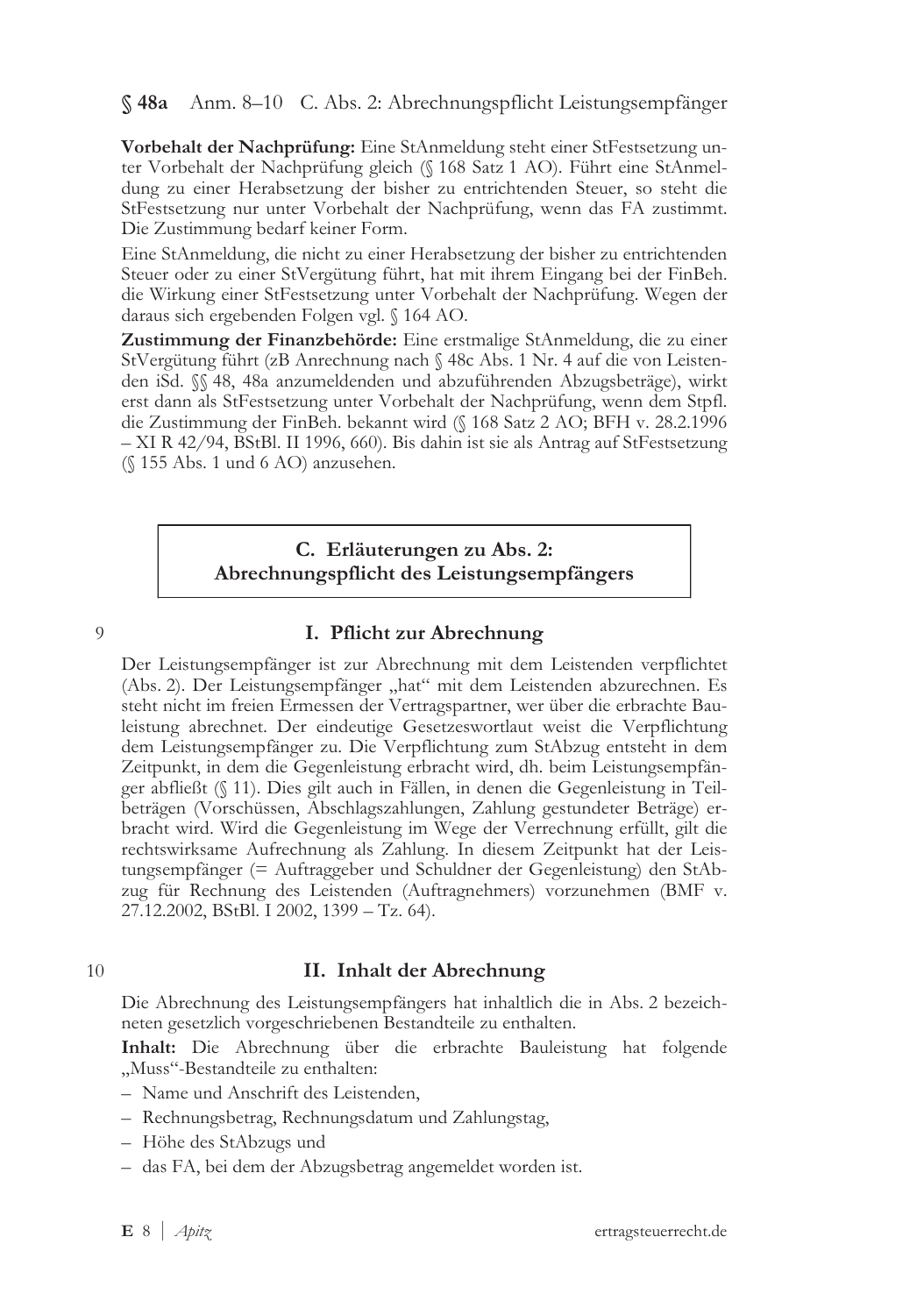D. Abs. 3: Haftung des Leistungsempfängers Anm. 10-11 § 48a

Die präzisen Vorgaben zum Abrechnungsinhalt erleichtern dem zuständigen FA die Anrechnung nach § 48c. Nach Auffassung der FinVerw. reicht es aus, wenn der Leistungsempfänger dem Leistenden zum Zweck der Abrechnung den dafür vorgesehenen Durchschlag der StAnmeldung überlässt (BMF v. 27.12.2002, BStBl. I 2002, 1399 – Tz. 71).

Erhöhung/Minderung des Entgelts: Bei einer nachträglichen Erhöhung der Gegenleistung ist nur der Differenzbetrag zu der vorherigen Anmeldung in dem Anmeldungszeitraum, in dem der erhöhte Betrag erbracht wurde, anzumelden. Bei einer Minderung der Gegenleistung ist nach Auffassung der FinVerw. keine Berichtigung vorzunehmen (BMF v. 27.12.2002, BStBl. I 2002, 1399 – Tz. 69). Fuнrмаnn (KOSDI, 2001, 13093) teilt diese Auffassung. Ihm ist zuzustimmen, denn in einem solchen Fall hat der Leistungsempfänger in Höhe des zu viel einbehaltenen und abgeführten StAbzugsbetrags einen entsprechenden zivilrechtl. Ausgleichsanspruch gegen den Leistenden, der mit zukünftigen Gegenleistungen verrechnet werden kann. Der zivilrechtl. Rechtsgrund für den StÄbzug ist aufgrund der Entgeltminderung nachträglich entfallen und der Leistende durch den insoweit bestehenden Anrechnungs- oder Erstattungsanspruch nach § 48c bereichert (aA SEIFERT, Inf. 2001, 579 – für eine Korrektur nur im Verhältnis zwischen Leistungsempfänger und FA).

Zwangsgeld: Kommt der Leistungsempfänger seiner Verpflichtung zur Abrechnung unter Einhaltung des Inhalts der Abrechnung nicht nach, kann das FA diese Pflicht mit Zwangsmitteln (zB Zwangsgeld) durchsetzen (vgl. Anm. 5).

> D. Erläuterungen zu Abs. 3: Haftung des Leistungsempfängers

#### I. Nicht oder zu niedrig abgeführter Abzugsbetrag (Abs. 3 Satz 1) <sup>11</sup>

Abs. 3 Satz 1 begründet für den Leistungsempfänger einen Haftungstatbestand für einen nicht oder zu niedrig abgeführten Abzugsbetrag. Wenn ein StAbzug vorgenommen wurde, haftet der Leistungsempfänger nicht mehr für die Steuerausfälle, die entstehen, weil beispielsweise das ausländ. Werkvertragsunternehmen seinen stl. Pflichten nicht nachkommt (SCHWENKE, BB 2001, 1553).

Zweck der Haftung: Der Abzugsbetrag beträgt 15 % der Gegenleistung. Er sichert damit die ESt bzw. KSt für den Gewinn des Leistenden sowie die Besteuerung des Arbeitslohns der bei der Bauleistung eingesetzten ArbN. Durch die Haftung des Leistungsempfängers sollen diese Ansprüche abgesichert werden, um Steuerausfälle zu verhindern. Die Haftung hat Schadensersatz-, aber keinen Strafcharakter; daher kann nur für gesetzlich geschuldete Abzugsbeträge und nicht für die tatsächlichen Steuerausfälle auf Seiten des Leistenden gehaftet werden.

Umfang der Haftung: Für das Entstehen des Haftungstatbestands und den Umfang der Haftung sind allein die Rechtsbeziehungen zwischen dem Auftraggeber und dem Auftragnehmer entscheidend. In § 48a ist keine umfassende Haftung des Auftraggebers für alle Steuerforderungen des Auftragnehmers vorgesehen (FG Berlin-Brandenb. v. 8.7.2008 – 13 V 9389/07, juris, rkr.). Der Haftungsinanspruchnahme eines Leistungsempfängers steht nicht entgegen, dass die offenen Ansprüche aus LStAnmeldungen der Höhe nach nicht die abgeführ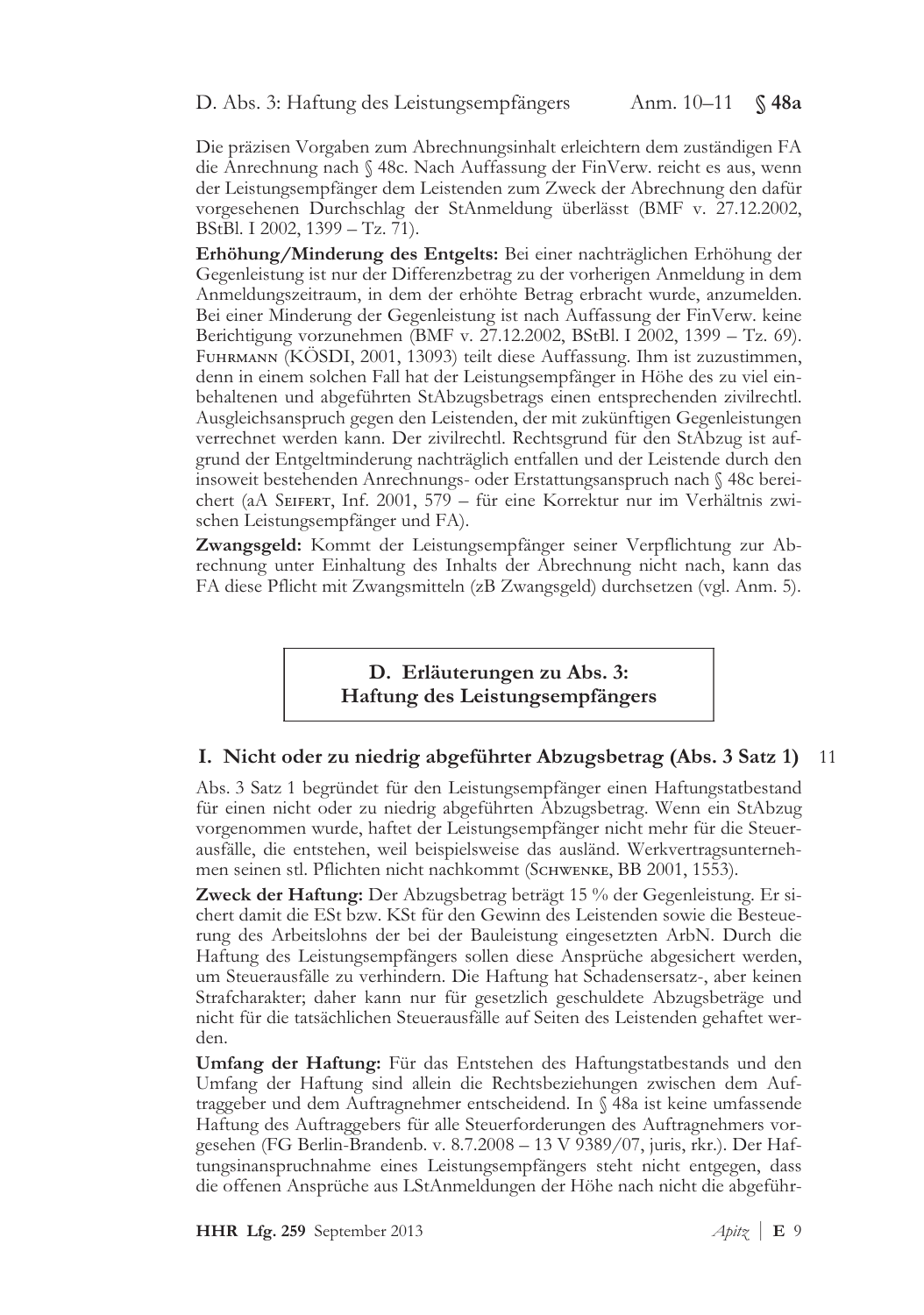$$48a$  Anm. 11-12 D. Abs. 3: Haftung des Leistungsempfängers

ten Bauabzugssteuern erreichen. Die LSt nach § 48c Abs. 1 Satz 1 Nr. 1 wird zeitlich unbegrenzt angerechnet, so dass die Bauabzugssteuer auch künftige LStForderungen sichert (FG München v. 24.9.2009 - 7 K 1238/08, EFG 2010, 147, rkr.).

Unrichtige Anmeldung: Der Leistungsempfänger haftet, wenn der StAbzug unrichtig, dh. zu niedrig vorgenommen wurde und er nicht auf die Richtigkeit einer Freistellungsbescheinigung vertrauen konnte (vgl. Anm. 13). Die Haftung ist begrenzt auf den zu niedrig abgeführten Abzugsbetrag.

Keine Abführung: Hat der Leistungsempfänger keinen Abzugsbetrag für Bauleistungen abgeführt und konnte er nicht auf die Richtigkeit einer Freistellungsbescheinigung vertrauen (vgl. Anm. 13), so tritt eine Haftung für den vollen 15 %-Abzugsbetrag ein.

Möglichkeiten der Inanspruchnahme: Liegen die Voraussetzungen des Abs. 3 vor, kann der Leistungsempfänger durch Haftungsbescheid (§ 191 AO) oder durch einen Nachforderungsbescheid nach § 155 iVm. § 167 Abs. 1 Satz 1 AO in Anspruch genommen werden (BMF v. 27.12.2002, BStBl. I 2002, 1399 -Tz. 78). Der Haftungstatbestand ist nicht streng akzessorisch iSv. § 191 Abs. 5 AO in Bezug auf einen Steueranspruch gegenüber dem Leistenden. Eine Akzessorietät besteht lediglich zu dem der Haftung unmittelbar zu Grunde liegenden Bausteueranspruch nach § 48. Ob Steueransprüche gegenüber dem Leistenden bestehen, ist im Rahmen des Ermessens zu berücksichtigen. Für eine ermessensfehlerfreie Entsch. wegen der Haftungsinanspruchnahme ist ausreichend, dass offene Steueransprüche gegen den Leistenden in Höhe des Haftungsbetrags bestehen, wenn der Leistende dem FA sowohl Steuern schuldet, die in § 48c Abs. 1 genannt sind, als auch andere Steuern (FG München v. 24.9.2009 – 7 K 1238/08, EFG 2010, 147, rkr.). Der Nachforderungsbescheid bedarf insoweit keines Entschließungs- und Auswahlermessens.

#### 12

### II. Ausschluss der Haftung (Abs. 3 Satz 2)

Eine Haftung für den Leistungsempfänger scheidet aus, wenn diesem im Zeitpunkt der Gegenleistung eine Freistellungsbescheinigung (§ 48b) vorgelegen hat, auf deren Rechtmäßigkeit er vertrauen konnte (Abs. 3 Satz 2).

Freistellungsbescheinigung: Ein Anspruch auf Erteilung einer Bescheinigung besteht, wenn nach der Einschätzung des FA der Leistende seine stl. Pflichten zuverlässig erfüllt und Sicherungsmaßnahmen deshalb überflüssig sind. Zu Einzelheiten s. § 48b Anm. 6 ff.

Zeitpunkt der Vorlage: Maßgebender Zeitpunkt, zu dem die Freistellungsbescheinigung spätestens vorliegen muss, ist der Zeitpunkt der Gegenleistung. Die Freistellungsbescheinigung muss daher nicht bereits bei Auftragserteilung, Beendigung der Baumaßnahmen oder Rechnungserteilung durch den Leistenden vorliegen, um eine befreiende Wirkung zu entfalten. Es darf aber keine Zahlung (Gegenleistung) ohne StAbzug an den Leistenden erfolgen, wenn eine Freistellungsbescheinigung im Zeitpunkt der Gegenleistung nicht vorliegt. Nach Anweisung der FinVerw. soll eine Inanspruchnahme des Leistungsempfängers auch dann unterbleiben, wenn dem Leistungsempfänger zum Zeitpunkt der Erbringung der Gegenleistung keine Freistellungsbescheinigung vorgelegen hat, er aber gleichwohl den StAbzug nicht vorgenommen hat und ihm im Nachhinein eine bereits im Zeitpunkt der Zahlung gültige Freistellungsbescheinigung nachgereicht wird (BMF v. 27.12.2002, BStBl. I 2002, 1399 - Tz. 75).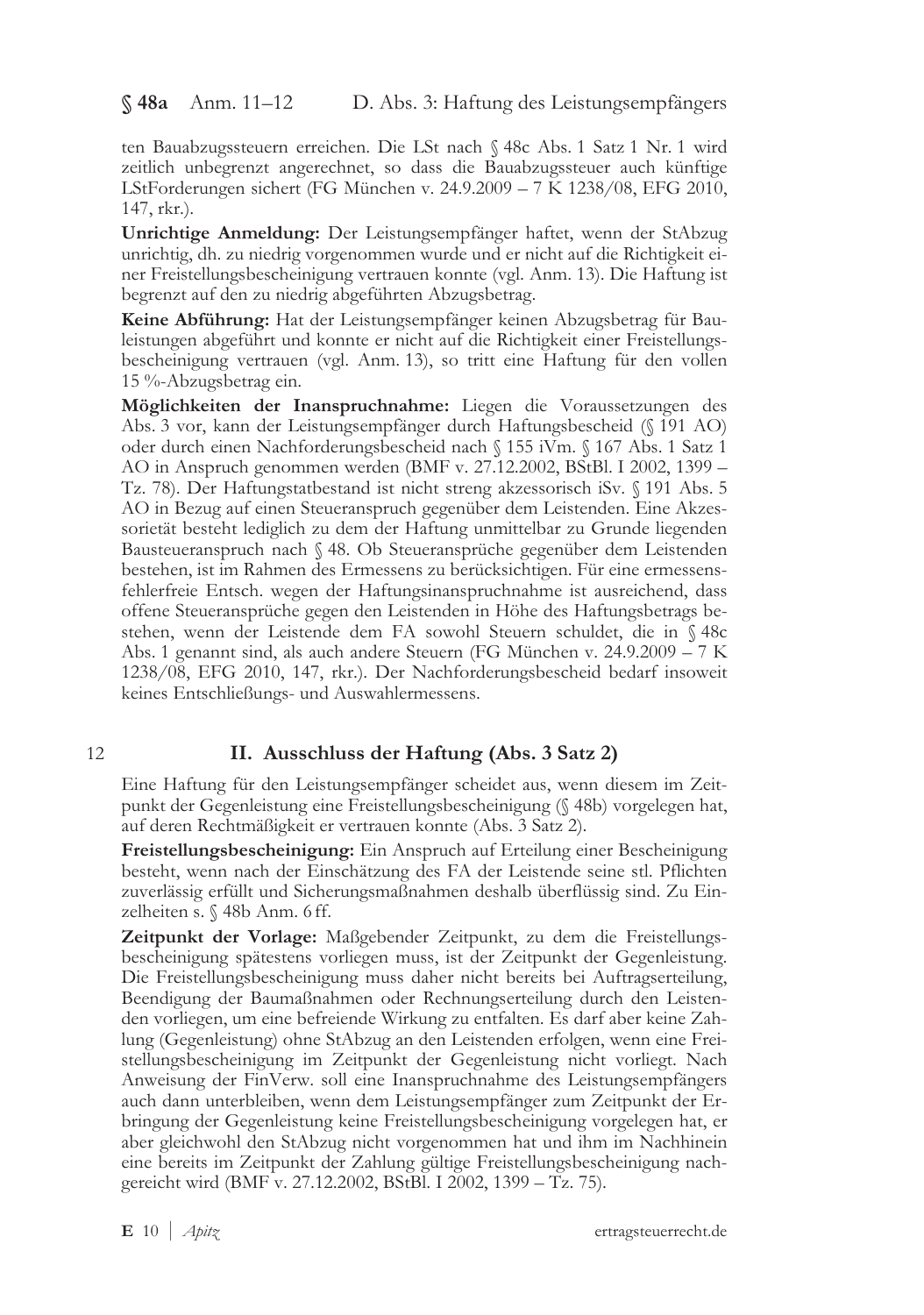III. Rechtswidrig erwirkte Bescheinigung (S. 3) Anm. 12–13  $\Im$  48a

Kein Vertrauensschutz bei positiver Kenntnis oder grob fahrlässiger Unkenntnis der Rechtswidrigkeit: Der Leistungsempfänger haftet nur, wenn er im Zeitpunkt der Verpflichtung zum StAbzug weiß oder infolge grober Fahrlässigkeit nicht weiß, dass die Freistellungsbescheinigung rechtswidrig erlangt wurde. Fahrlässig handelt, wer die Sorgfalt, die er nach den Umständen des Falls und nach seinen persönlichen Kenntnissen und Fähigkeiten in zumutbarer Weise anzuwenden verpflichtet war, außer Acht lässt und daher den Erfolg, der bei Anwendung der pflichtgemäßen Sorgfalt hätte vorhergesehen werden müssen, nicht vorher sieht (unbewusste Fahrlässigkeit) oder den Eintritt des Erfolgs zwar für möglich hält, auf dessen Nichteintritt jedoch vertraut (bewusste Fahrlässigkeit) bzw. das außer Acht lässt, was im gegebenen Fall jedem einleuchten musste (grobe Fahrlässigkeit). Der Leistungsempfänger sollte sich insbes. vergewissern, ob die Freistellungsbescheinigung mit einem Dienstsiegel versehen ist und eine Sicherheitsnummer trägt. Bei Vorlage einer Kopie müssen alle Angaben auf der Freistellungsbescheinigung lesbar sein. Das Unterlassen einer elektronischen Abfrage beim BZSt. oder einer Anfrage beim FA begründet für sich allein keine grobe Fahrlässigkeit.

Doppelbesteuerungsabkommen: Der Leistungsempfänger kann sich zur Vermeidung einer Haftungsinanspruchnahme nicht darauf berufen, dass die Gegenleistung beim Leistenden nach einem DBA im Inland nicht besteuert werden kann. Nach § 48d Abs. 1 Satz 1 wird der StAbzug nicht durch DBA eingeschränkt (vgl. § 48d Anm. 6 ff.).

# III. Rechtswidrig erwirkte Freistellungsbescheinigung  $(Abs. 3 Satz 3)$

Der Leistungsempfänger darf nach Abs. 3 Satz 3 insbes. dann nicht auf eine Freistellungsbescheinigung vertrauen, wenn diese durch unlautere Mittel oder durch falsche Angaben erwirkt wurde und ihm dies bekannt oder infolge grober Fahrlässigkeit nicht bekannt war.

Das Gesetz verwendet keine abschließende Aufzählung, sondern aus dem Wort "insbesondere" ist zu schließen, dass es weitere Gründe geben kann. So liegt ebenfalls kein schützenswertes Vertrauen vor, wenn dem Leistungsempfänger eine gefälschte Freistellungsbescheinigung vorgelegt wurde und der Leistungsempfänger dies erkannte oder hätte erkennen müssen (BMF v. 27.12.2002, BStBl. I 2002, 1399 - Tz. 77).

Der Leistungsempfänger ist verpflichtet, die Freistellungsbescheinigung zu überprüfen; insbes. soll er sich nach Auffassung der FinVerw. (BMF v. 27.12.2002, BStBl. I 2002, 1399 – Tz. 74) vergewissern, ob die Freistellungsbescheinigung mit einem Dienstsiegel versehen ist und eine Sicherheitsnummer trägt. Bei Vorlage einer Kopie müssen alle Angaben auf der Freistellungsbescheinigung lesbar sein.

Der Leistungsempfänger hat die Möglichkeit, sich durch eine Prüfung der Gültigkeit der Freistellungsbescheinigung über ein eventuelles Haftungsrisiko Gewissheit zu verschaffen. Er kann hierzu im Wege einer elektronischen Abfrage (§ 48b Abs. 6) beim BZSt. ggf. eine Bestätigung der Gültigkeit der Bescheinigung erlangen. Bestätigt das BZSt. die Gültigkeit nicht oder kann der Leistungsempfänger die elektronische Abfrage nicht durchführen, kann er sich auch durch eine Nachfrage bei dem auf der Freistellungsbescheinigung angegebenen FA Gewissheit verschaffen. Nach § 48b Abs. 6 Satz 2 stimmt der Antragsteller einer

13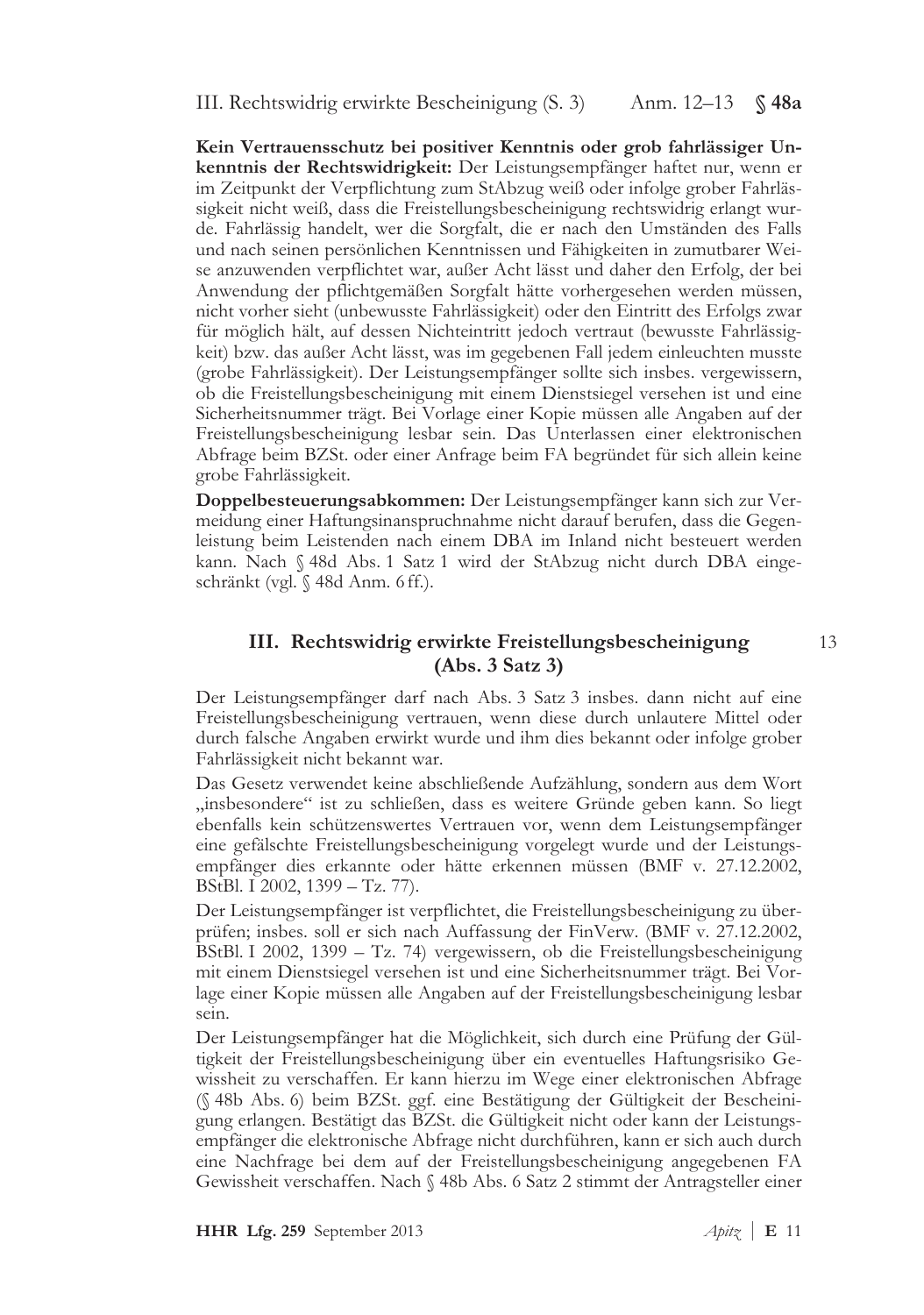Freistellungsbescheinigung der Weitergabe der Daten an den Leistungsempfänger mit der Antragstellung zu.

Unlautere Mittel: Ein Stpfl. verwendet unlautere Mittel, wenn er im Zusammenhang mit der begehrten Freistellungsbescheinigung unrichtige Angaben macht und ihm die Unrichtigkeit bewusst ist (BFH v. 14.12.1994 – XI R 80/92, BStBl. II 1995, 293). Abs. 3 Satz 3 definiert den Begriff unlautere Mittel nicht näher. Es sind die Grundsätze des  $\S$  130 Abs. 2 Nr. 2 AO sinngemäß anzuwenden. Danach sind unlautere Mittel zB arglistige Täuschung, Drohung oder Bestechung.

Falsche Angaben: Unrichtige oder unvollständige Angaben im Zusammenhang mit der Beantragung einer Freistellungsbescheinigung sind bereits falsche Angaben.

#### IV. Erlass eines Haftungsbescheids (Abs. 3 Satz 4) 14

Für den Erl. des Haftungsbescheids ist das FA zuständig, welches für den Leistenden zuständig ist (Abs. 3 Satz 4).

Haftungsbescheid: Der Haftungstatbestand darf durch einen auf der Rechtsgrundlage des  $\%$  48a Abs. 3 Satz 1 iVm.  $\%$  191 Abs. 1 AO gestützten Haftungsbescheid geltend gemacht werden. Die Vorschrift des Abs. 3 Satz 1 ist als Verweisung auf die Vorschrift des § 191 AO zu verstehen (FG Münster v. 12.7.  $\frac{2012 - 13 \text{ K } 2592/08}{\text{EFG } 2012, 1938, \text{ rkr.})}$ . Ein Haftungsbescheid ist schriftlich zu erteilen (§ 191 Abs. 1 Satz 2 AO). Er muss unterschrieben sein; eine fehlende Unterschrift führt aber weder zur Nichtigkeit noch kann allein deswegen die Aufhebung beantragt werden (BFH v. 18.7.1985 – VI R 41/81, BStBl. II 1986, 169). Der Haftungsbescheid muss klar erkennen lassen, dass der Adressat als Haftungsschuldner in Anspruch genommen werden soll (BFH v. 11.10.1989) – I R 139/85, BFH/NV 1991, 497).

Haftungsbescheid bei Insolvenzverfahren: Die Eröffnung des Insolvenzverfahrens über das Vermögen des Leistenden, der über keine Freistellungsbescheinigung verfügt, lässt die Verpflichtung des Leistungsempfängers zur Vornahme des StAbzugs nicht entfallen. Dies gilt ebenso für die Befugnis des FA, einen Haftungsbescheid zu erlassen (FG Münster v. 12.7.2012 – 13 K 2592/08, EFG 2012, 1938, rkr.).

Rechtsbehelf: Gegen einen Haftungsbescheid kann der Rechtsbehelf des Einspruchs eingelegt werden. Der Leistungsempfänger kann sich als Betroffener sowohl dem Grunde als auch der Höhe nach gegen einen Haftungsbescheid wenden.

Zuständiges Finanzamt: Siehe Anm. 5.

E. Erläuterungen zu Abs. 4: Prüfungsrecht nach  $\S$  50b

### 15

# I. Zuständige Behörde

§ 50b wird von Abs. 4 für entsprechend anwendbar erklärt. Die FinBeh. erhält ein besonderes Prüfungsrecht für die Überprüfung der ordnungsgemäßen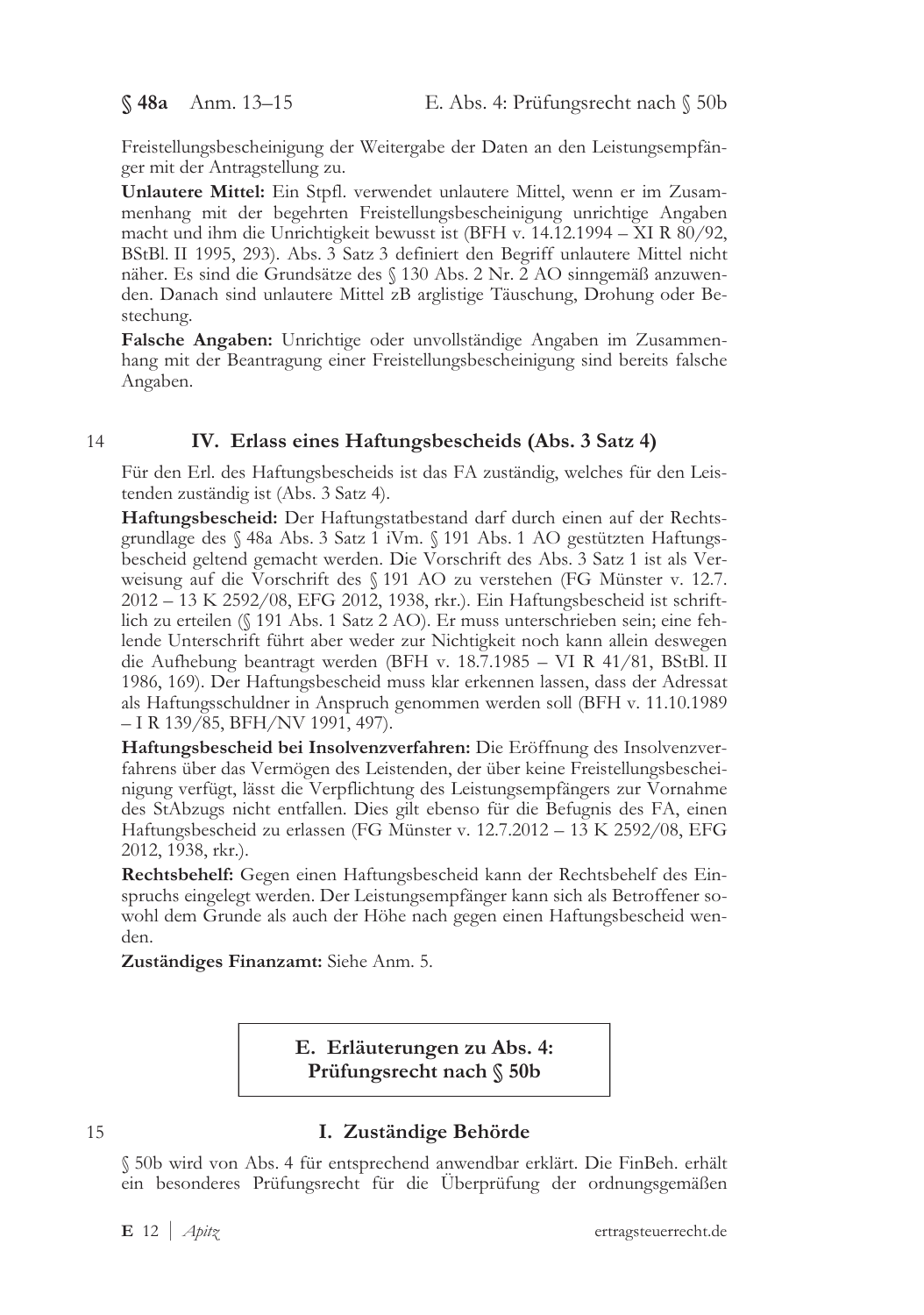### II. Prüfungsumfang

16

Durchführung eines StAbzugs bei Bauleistungen. Da der Leistungsempfänger den StAbzug selbst berechnet und anschließend lediglich anmeldet und abführt, hat der Gesetzgeber dieser Möglichkeit der Steuerselbstberechnung mit Abs. 4 iVm. § 50b ein Prüfungsrecht gegenübergestellt, das weiter reicht als die Möglichkeiten der allgemeinen Ap. (§§ 193–203 AO).

Für Prüfung zuständige Behörde: Das Prüfungsrecht steht den Finanzbehörden zu. Durch § 50b Satz 2 wird dieses Prüfungsrecht insoweit eingeschränkt, als \\\$\\$\\$193-203 AO sinngemäß anzuwenden sind. \\\$\\$195 AO regelt, dass nur die zuständige FinBeh. eine Ap. durchführen darf. Diese kann allerdings nach § 195 Satz 2 AO auch andere Finanzbehörden mit einer entsprechenden Ap. beauftragen (vgl. § 50b Anm. 10 ff.). Für die Prüfung des StAbzugs auf Bauleistungen ist das nach § 20a AO zuständige FA zuständig (vgl. Anm. 5).

### II. Prüfungsumfang

Das Prüfungsrecht erstreckt sich auf die Verhältnisse des Leistenden und Leistungsempfängers im Zusammenhang mit dem StAbzug auf Bauleistungen, soweit sie von Bedeutung sind oder der Aufklärung bedürfen. Verhältnisse sind dabei alle tatsächlichen und rechtlichen Verhältnisse, die für die StPflicht und für die Bemessung des StAbzugs auf Bauleistungen maßgebend sind (§ 199 Abs. 1 Satz 1 AO). Von Bedeutung sind die Verhältnisse, wenn sie für die Besteuerung erheblich sein können (§ 200 Abs. 1 Satz 1 AO). Aufklärungsbedürftig sind Verhältnisse, die nicht klar, sondern ungewiss sind (vgl. § 50b Anm. 8).

Lex specialis gegenüber SS 193-203 AO: S 50b Satz 2 erklärt SS 193-203 AO über die Ap. für sinngemäß anwendbar. Die Bestimmungen greifen nur insoweit ein, wie dies dem Sinn und Zwecke der SS 48 ff. entspricht. S 50b ist lex specialis gegenüber §§ 193-203 AO. Die Vorschriften stehen nicht in Konkurrenz zueinander, sondern ergänzen sich. Nur da, wo § 50b keine spezielle Regelung enthält, greifen SS 193–203 AO unmittelbar ein (vgl. § 50b Anm. 18).